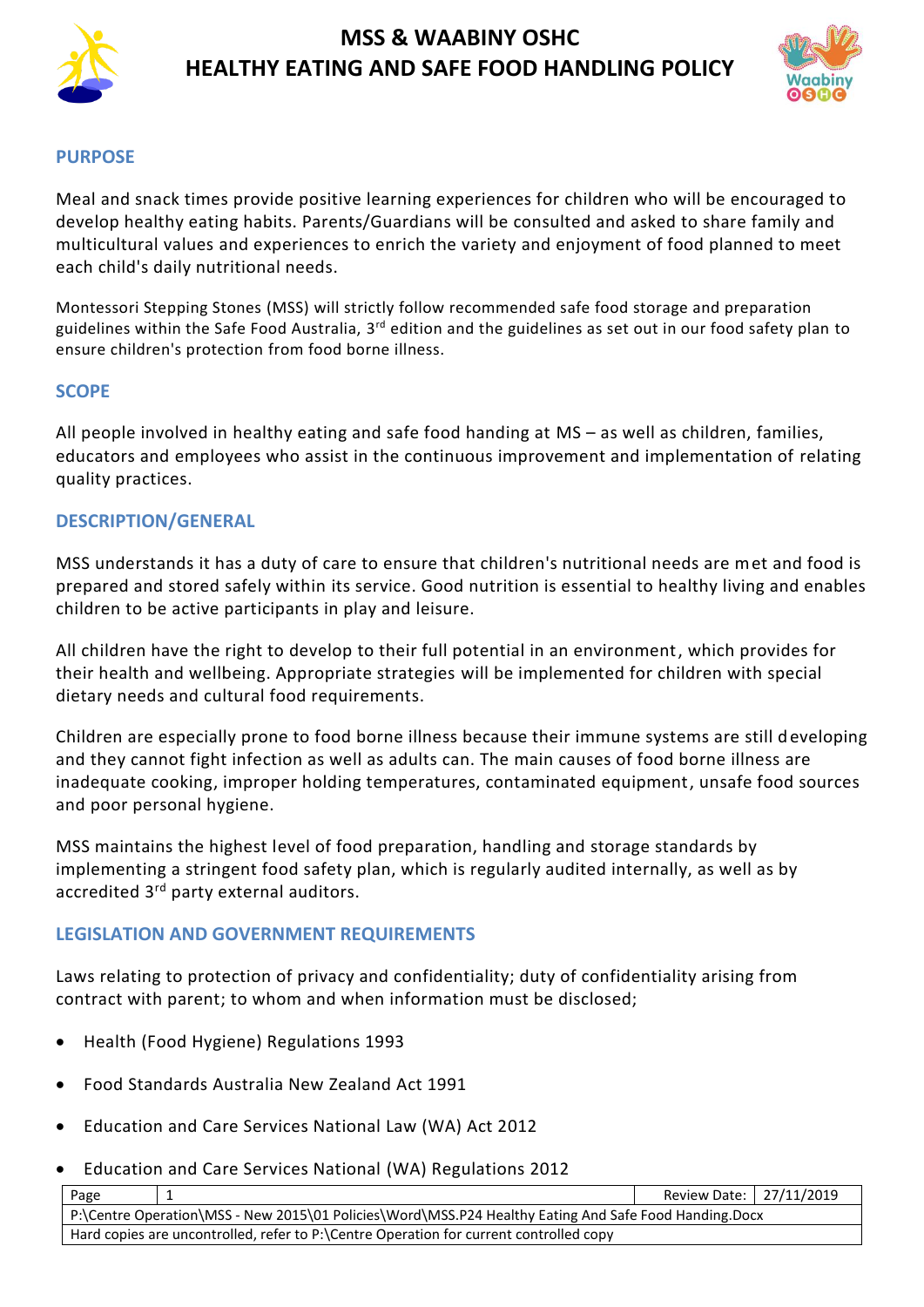



### **DEFINITIONS/PRINCIPLES/STRATEGIES FOR POLICY IMPLEMENTATION**

The Education and Care Services National (WA) Law Act 2012 requires that the service takes reasonable care to protect children from foreseeable risk of harm, injury and infection. MSS will obtain professional guidance through initiatives such as Eat Smart Play Smart, the Australian Healthy Eating Guide, the Dietary Guidelines for Children and Adolescents in Australia, the Australian Government Healthy Eating and Physical Activity Guidelines for Early Childhood Settings, and professional bodies such as Nutrition Australia and Food Standards Australia New Zealand.

### **CHILDREN'S NEEDS**

Children need a balanced diet and their food preferences to be respected while food allergies are responded to and special diets followed. Their food should appetising with opportunities to try new foods during regular mealtimes yet satisfaction of hunger between meals. Children are allowed to eat at their own pace.

#### **FAMILIES' NEEDS**

Their religious and cultural beliefs and practices as well as lifestyle choices in relation to food are respected and provide input into and feedback about what and when their child eats.

### **EDUCATOR AND EMPLOYEES NEEDS**

Appropriate resources and facilities to provide for each child's daily nutritional needs with training for food handlers.

#### **MANAGEMENT NEEDS**

Be informed of any issues in relation to food provision that may impact on the management of the services.

#### **TRAINING AND PROFESSIONAL DEVELOPMENT**

A person employed to prepare meals will be qualified in an approved training course on food handling, hygiene and nutrition.

Educators and food preparation employees will be provided with on-going professional development opportunities to refresh their knowledge of children's dietary needs, and food handling and hygiene practices. All employees are required to complete the "I'm Alert" food safety training course annually.

| Page                                                                                                  |  | Review Date: 27/11/2019 |  |
|-------------------------------------------------------------------------------------------------------|--|-------------------------|--|
| P:\Centre Operation\MSS - New 2015\01 Policies\Word\MSS.P24 Healthy Eating And Safe Food Handing.Docx |  |                         |  |
| Hard copies are uncontrolled, refer to P:\Centre Operation for current controlled copy                |  |                         |  |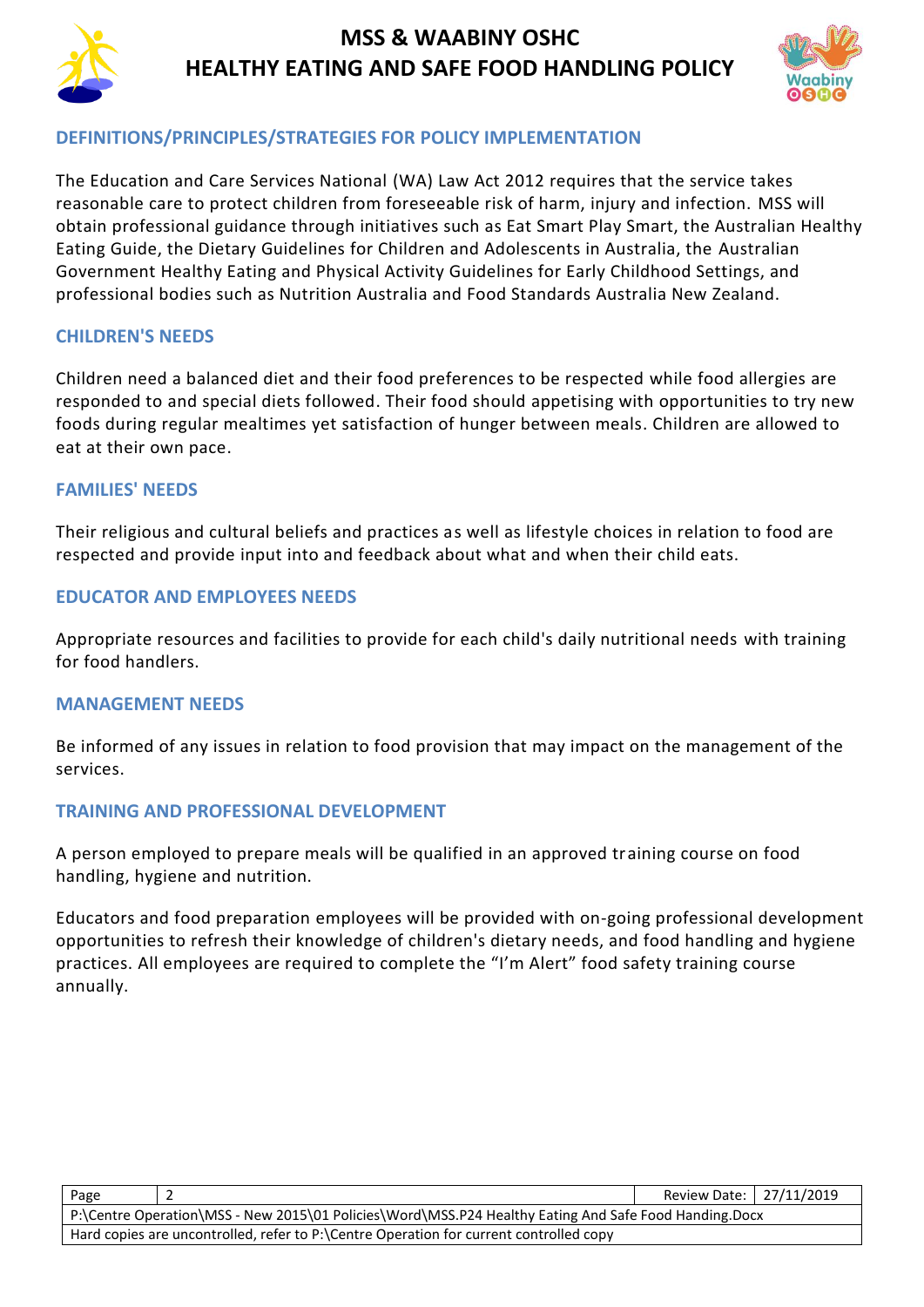



### **PROVISION OF HEALTHY MENU, SNACKS AND MEALS**

Food will be prepared, stored and served hygienically. All employees will follow the procedures as detailed in the food safety plan for the safe storage and heating of food and drink.

Food preparation facilities will be maintained in a hygienic condition in accordance with Health, Hygiene and Infection Control policy and health regulations.

MSS will ensure it meets all requirements for food handling premises set down in the relevant WA state food hygiene and safety legislation.

MSSS will provide children with balanced snacks and meals consistent with the Australian Government Healthy Eating and Physical Activity Guidelines for Early Childhood Settings, and/or the Dietary Guidelines for Children and Adolescents in Australia, that meet the recommended daily nutritional needs of children within each age grouping, are adequate in quantity, and take into account the child's growth and development needs.

Snack and meal times will be treated as social occasions. Educators will sit with the children and interact with them to encourage healthy eating habits and an appreciation of a variety of foods. Children will be assisted where required but will be encouraged to be independent and to help themselves wherever appropriate.

School age children will be encouraged and supervised to assist in preparation, serving and cleaning up at snack time.

The menu will be nutritious and varied and will describe the food and beverages to be provided by MSS each day. Wherever possible fresh seasonally available produce, which is free of preserves and additives, will be used. Menus will be planned with input from children, families, food preparation employees, educators, and other employees, and displayed in the food preparation area in a prominent position visible to families. Families will be notified of any changes to the planned menu.

Snacks/meals will be appetising and provide variety in colour, texture and taste. Water will always be readily available and will be regularly offered to children.

Snack and meal times will be set to a regular schedule but individual needs will be accommodated and children who are still hungry will be offered small nutritionally appropriate snacks.

Children will not be required to eat food they do not like, or eat more than they want. The provision or denial of food will never be used as a form of punishment.

The importance of good healthy food, and hygienic and safe food handling and storage practices will be discussed with children as part of their daily program.

All children and educators/employees will follow the set hand washing schedule and procedures prior to preparing, serving or eating food.

| Page                                                                                                  |  | Review Date:   27/11/2019 |  |
|-------------------------------------------------------------------------------------------------------|--|---------------------------|--|
| P:\Centre Operation\MSS - New 2015\01 Policies\Word\MSS.P24 Healthy Eating And Safe Food Handing.Docx |  |                           |  |
| Hard copies are uncontrolled, refer to P:\Centre Operation for current controlled copy                |  |                           |  |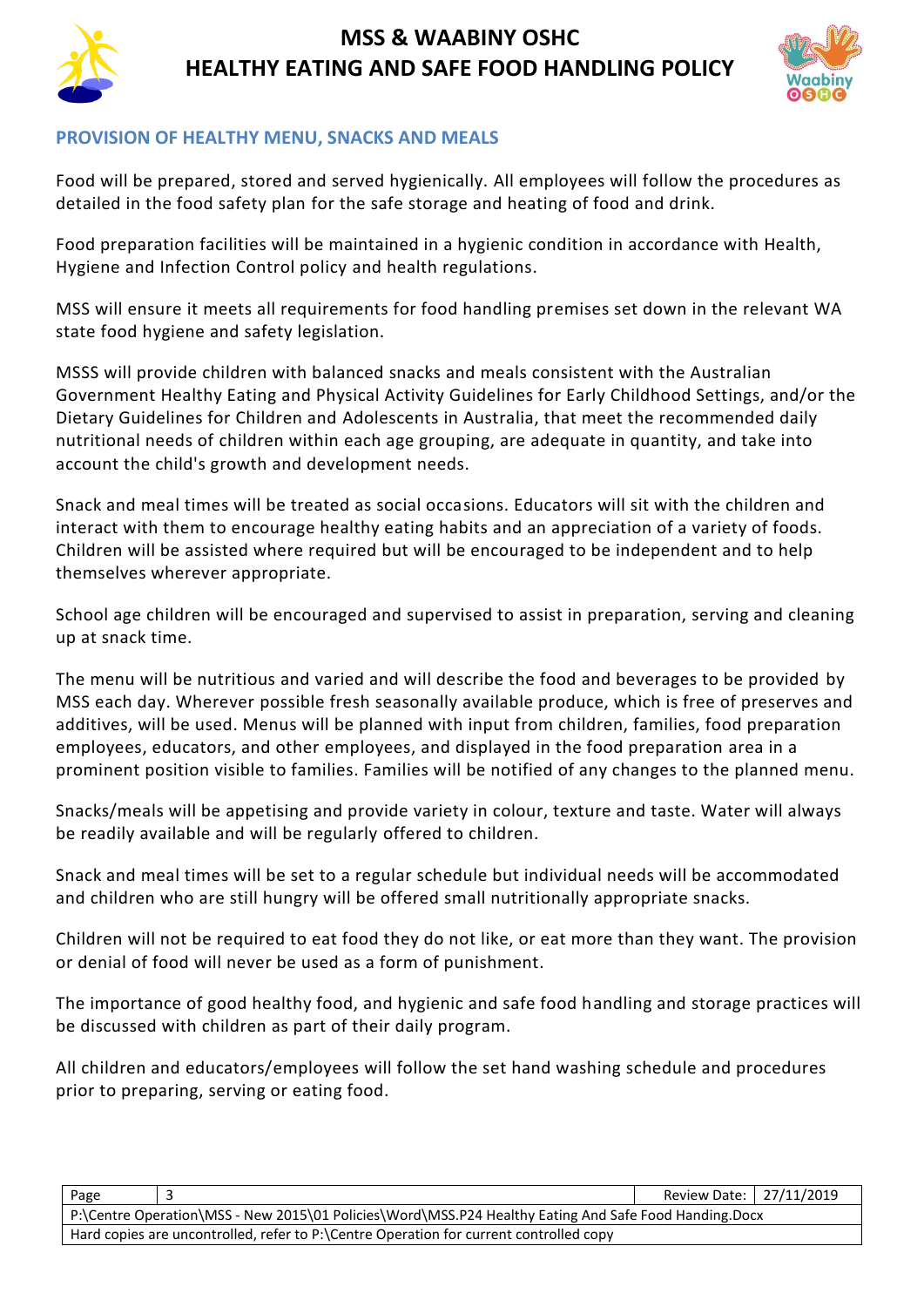



#### **FEEDING BABIES**

Babies are always fed individually by educators.

MSS will discuss choices regarding breast and bottle feeding with families, will support families who choose to breastfeed their child while they are at the service by providing a comfortable and private place for breastfeeding, and will also facilitate the safe storage and heating of breast milk for families who wish to leave expressed feeds at the service for their baby.

Educators will document bottle feed amounts to monitor fluid input/output; especially when the weather is warm and young children are at risk of dehydration. Educators will record the information in a daily diary for each child and verbalise the information to parents on arrival.

Baby bottles should be heated by using specifically designed bottle warmers, and **always heat-tested**  to ensure the milk is warm but not hot before feeding an infant. Microwaves are not to be used for heating baby bottles.

Introducing food and/or solids to babies and toddlers will be done in consultation with families, and in line with recognised nutritional guidelines.

Careful consideration will be given to reducing the risk of choking when choosing foods for young children

#### **CONSULTING AND COMMUNICATING WITH FAMILIES**

Families will be consulted about their child's individual needs and likes and dislikes in relation to food and any culturally appropriate food needs.

Families will be encouraged to share aspects of their family life and culture in relation to mealtimes.

Children will be encouraged to try new food but will never be forced to eat. Their food likes and dislikes and the family's religious and cultural beliefs or family lifestyle i.e. vegetarianism will always be respected. MSS will discuss with families which mealtime practices that can be accommodated within the service and those which cannot due to health or hygiene concerns.

The menu will reflect a wide variety of cultures, and especially the cultural backgrounds of families and the local community. Recipes for all meals will be available to families on request.

Where children are on special diets the parents/guardians will be asked to provide a list of suitable foods and their child's food preferences. Any food allergies and dietary requirements will be provided by the parent/guardian in the enrolment form, detailing which foods the child must avoid.

Parents/guardians will be advised of their child's food intake each day via communications on the Xplor patform.

Information on nutrition, age appropriate diet, food handling and storage will be displayed at the service and provided to parents/guardians.

| Page                                                                                                  |  | Review Date: 27/11/2019 |  |
|-------------------------------------------------------------------------------------------------------|--|-------------------------|--|
| P:\Centre Operation\MSS - New 2015\01 Policies\Word\MSS.P24 Healthy Eating And Safe Food Handing.Docx |  |                         |  |
| Hard copies are uncontrolled, refer to P:\Centre Operation for current controlled copy                |  |                         |  |